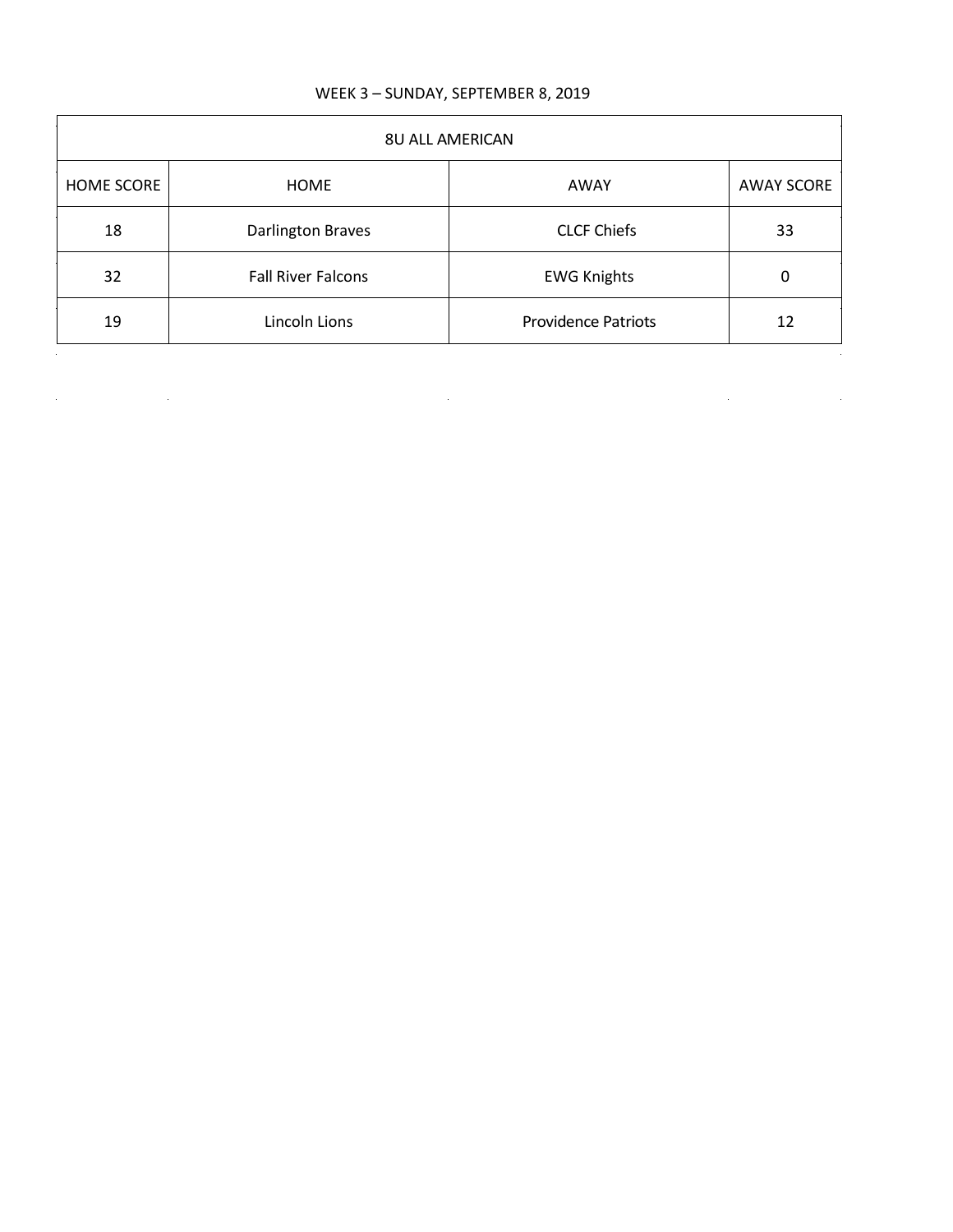$\sim$ 

| <b>9U ALL AMERICAN</b> |                             |                               |                   |
|------------------------|-----------------------------|-------------------------------|-------------------|
| <b>HOME SCORE</b>      | <b>HOME</b>                 | AWAY                          | <b>AWAY SCORE</b> |
| 26                     | <b>CLCF Chiefs</b>          | <b>Providence Patriots</b>    | 12                |
| 19                     | <b>Darlington Braves</b>    | <b>Fall River Falcons</b>     | 12                |
| 12                     | East Providence Jr. Townies | <b>Fairlawn Cardinals</b>     | 0                 |
| 32                     | <b>Johnston Panthers</b>    | New Bedford Whalers           | 0                 |
| 14                     | <b>Woonsocket Redskins</b>  | <b>Central Falls Panthers</b> | 0                 |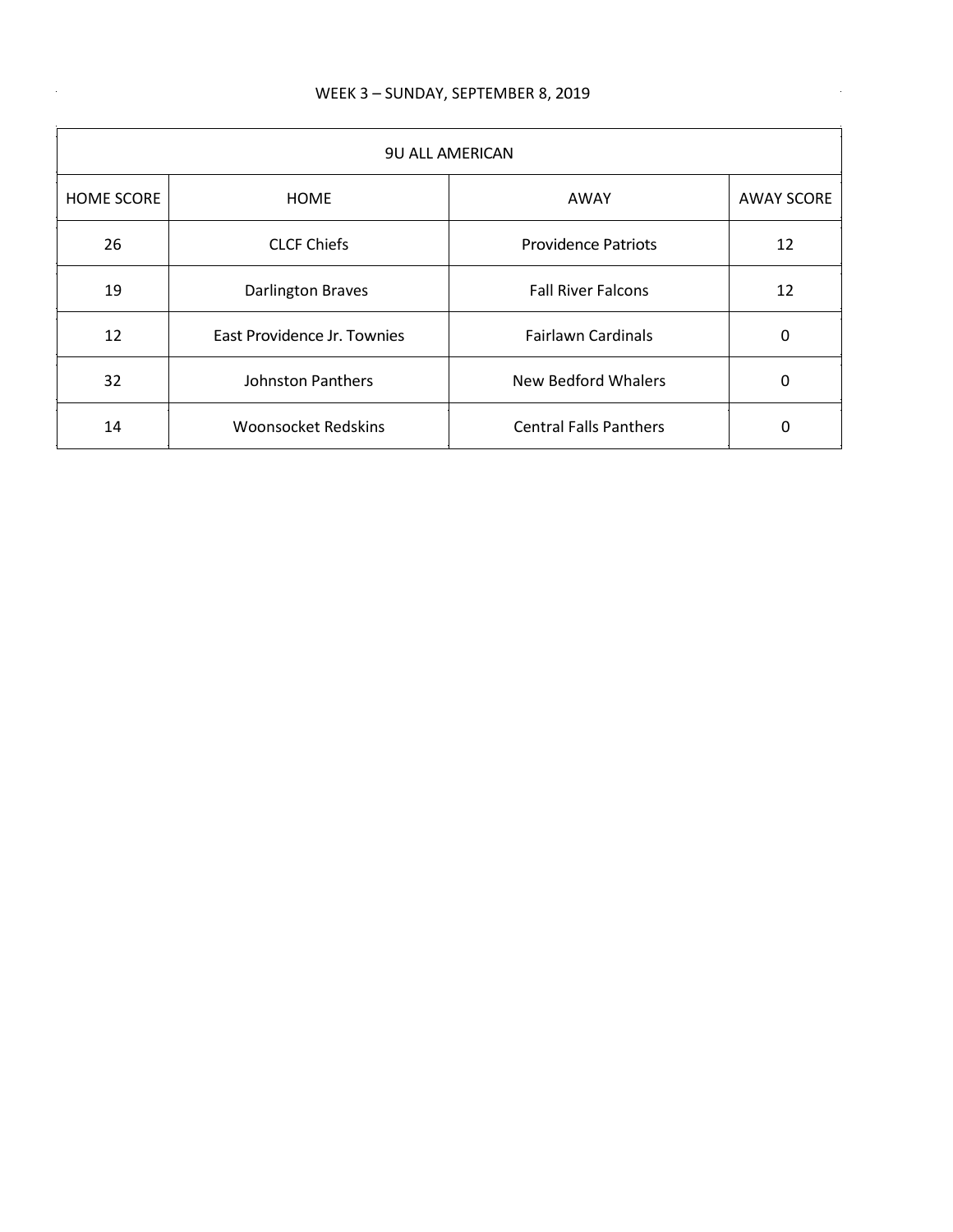| 10U ALL AMERICAN  |                             |                            |                   |
|-------------------|-----------------------------|----------------------------|-------------------|
| <b>HOME SCORE</b> | <b>HOME</b>                 | AWAY                       | <b>AWAY SCORE</b> |
| 18                | <b>CLCF Cheifs</b>          | <b>Providence Patriots</b> | 13                |
| 13                | Darlington Braves           | <b>Fall River Falcons</b>  | 18                |
| 12                | East Providence Jr. Townies | <b>Fairlawn Cardinals</b>  |                   |
| 21                | <b>Woonsocket Redskins</b>  | Lincoln Lions              | 0                 |

## WEEK 3 – SUNDAY, SEPTEMBER 8, 2019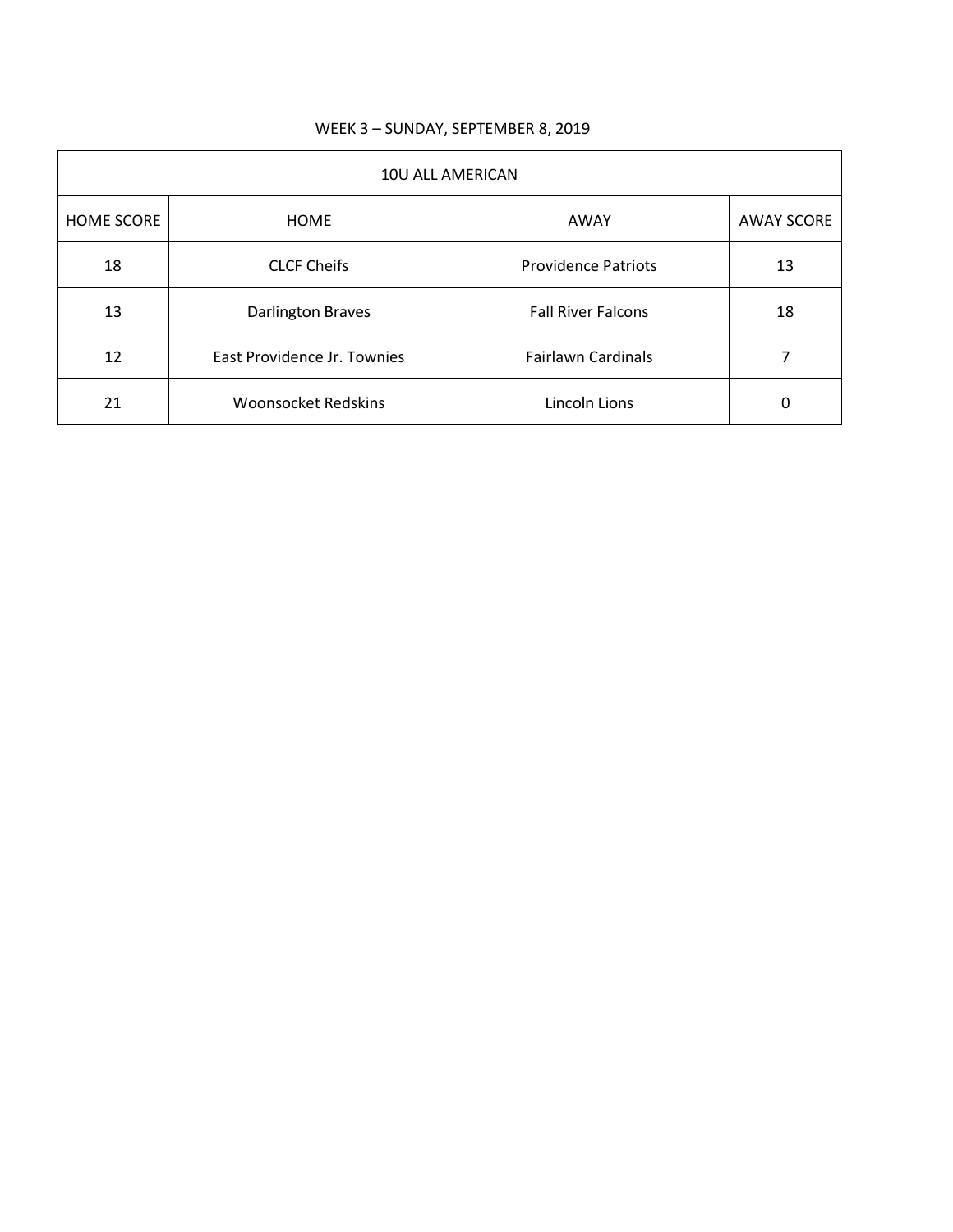| 11U ALL AMERICAN  |                             |                               |                   |
|-------------------|-----------------------------|-------------------------------|-------------------|
| <b>HOME SCORE</b> | <b>HOME</b>                 | AWAY                          | <b>AWAY SCORE</b> |
| 19                | <b>CLCF Chiefs</b>          | <b>Central Falls Panthers</b> | 13                |
| $\Omega$          | <b>Darlington Braves</b>    | <b>Fall River Falcons</b>     | 32                |
| 20                | East Providence Jr. Townies | <b>Fairlawn Cardinals</b>     | 0                 |
| 12                | <b>New Bedford Whalers</b>  | Johnston Panthers             | 21                |
| 6                 | <b>Woonsocket Redskins</b>  | Lincoln Lions                 | 13                |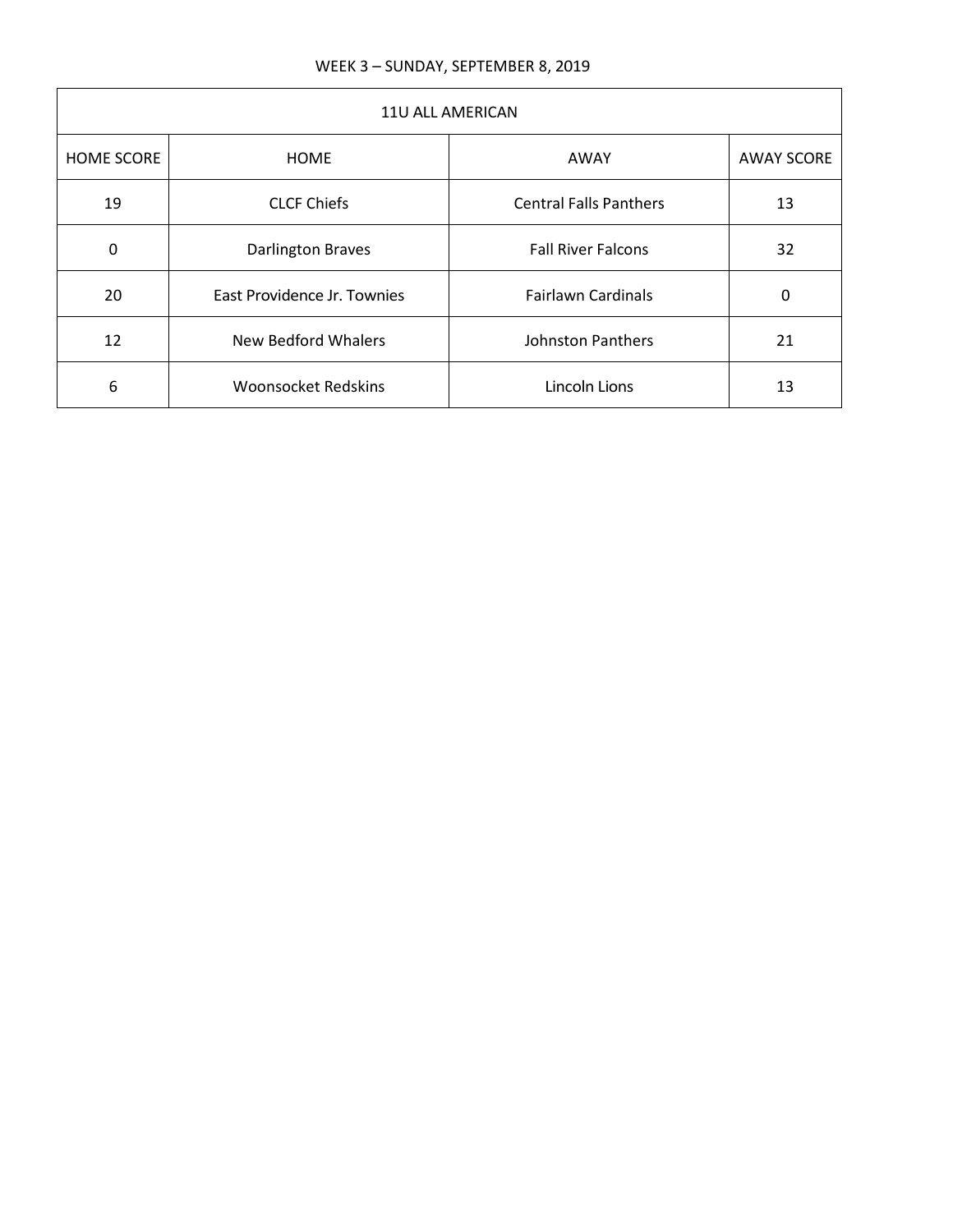| <b>12U ALL AMERICAN</b> |                             |                               |                   |
|-------------------------|-----------------------------|-------------------------------|-------------------|
| <b>HOME SCORE</b>       | <b>HOME</b>                 | AWAY                          | <b>AWAY SCORE</b> |
| 32                      | <b>CLCF Chiefs</b>          | <b>Providence Patriots</b>    | 0                 |
| 0                       | <b>Darlington Braves</b>    | Lincoln Lions                 | 25                |
| 32                      | East Providence Jr. Townies | <b>Fairlawn Cardinals</b>     | 0                 |
| 31                      | <b>Woonsocket Redskins</b>  | <b>Central Falls Panthers</b> | 0                 |